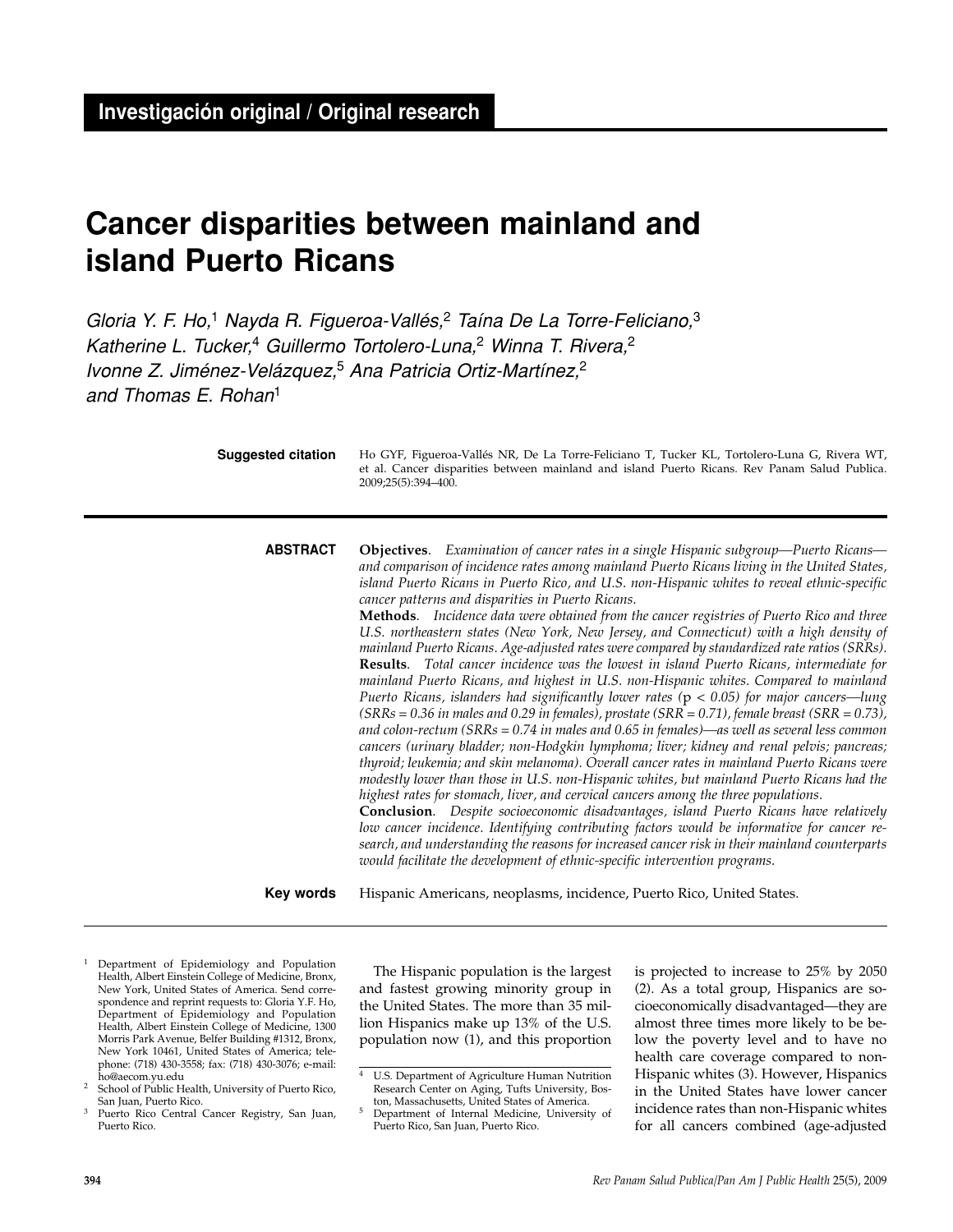incidence ratio = 0.7 for both males and females) as well as for the most common cancers, namely prostate, female breast, colon-rectum, and lung (age-adjusted incidence ratios range from 0.4 to 0.8) (3). Similar trends exist for cancer mortality rates (3).

This apparent health paradox needs to be interpreted with caution, however, due to two characteristics of the Hispanic population. First, Hispanics in the United States are a heterogeneous group comprising five major subgroups: Mexican (59%), Puerto Rican (10%), Cuban (4%), Central or South American (9%), and "other" Hispanics (18%) (1). These ethnic subgroups are diverse in nationality, genetic composition, socioeconomic status, culture, and health outcomes (3–6). Second, Hispanics are migrants; therefore, the effects of diverse migration and acculturation that exist even within ethnic subgroups must be taken into consideration (6, 7). Cancer risk in Hispanics may vary by ethnicity as well as by migration history. Therefore, it is essential to study individual Hispanic subgroups separately in order to reveal differential cancer patterns among the subgroups and compare them with those of non-Hispanic whites. Ethnic-specific cancer disparities could be missed if Hispanics are treated as one homogenous population.

In this study, cancer incidence was examined in one ethnic subgroup—Puerto Ricans—and cancer rates were compared among Puerto Ricans residing in Puerto Rico (island Puerto Ricans), Puerto Ricans living in the continental United States (mainland Puerto Ricans), and U.S. non-Hispanic whites. Given that Puerto Ricans are the second-largest Hispanic subgroup in the United States, information on their cancer burden has important public health implications.

Earlier studies (based on cancer data from 20–30 years ago) showed that the incidence rates for all sites combined and several major types of cancer (prostate, breast, lung, and colon-rectum) were lowest in island Puerto Ricans, followed by mainland Puerto Ricans and then U.S. non-Hispanic whites (8–12). On the other hand, incidence rates for stomach and cervical cancers tended to be similar for island and mainland Puerto Ricans and lower for non-Hispanic whites (8– 12). However, the data from these earlier studies may have been skewed by the fact that cancer cases in mainland Puerto Ricans were identified solely by self**TABLE 1. Number and proportion of Puerto Ricans among Hispanic populations in nine counties in the states of New York, New Jersey, and Connecticut (USA)**

| County            | Hispanics<br>(No.) | <b>Puerto Ricans</b><br>(No.) | <b>Puerto Ricans</b><br>$(\%)$ |
|-------------------|--------------------|-------------------------------|--------------------------------|
| New York State    |                    |                               |                                |
| Chautauqua        | 5 9 0 1            | 4 5 4 2                       | 77.0                           |
| Erie              | 31 054             | 21 575                        | 69.5                           |
| Monroe            | 39 065             | 27 501                        | 70.4                           |
| Montgomery        | 3 4 3 3            | 2 3 7 6                       | 69.2                           |
| New Jersey State  |                    |                               |                                |
| Camden            | 49 166             | 33 712                        | 68.6                           |
| Cumberland        | 27823              | 18 5 20                       | 66.6                           |
| Connecticut State |                    |                               |                                |
| Hartford          | 98 968             | 73 750                        | 74.5                           |
| New Haven         | 83 131             | 55 851                        | 67.2                           |
| Windham           | 7 7 3 7            | 5 3 7 3                       | 69.4                           |
| Total             | 346 278            | 243 200                       | 70.2                           |

**Source**: U.S. Census Bureau, Census 2000 summary file 1 (SF1), Table QT-P9, Hispanic or Latino by type: 2000.

reported ethnicity and place of birth, as recorded in hospital or tumor registry records. As this information is often missing in these types of medical records, the incidence rates in mainland Puerto Ricans might have been biased. To improve the accuracy of reported cancer incidence rates in mainland Puerto Ricans, the current study used incidence rates of Hispanics in geographical areas with a high Puerto Rican density to approximate rates in mainland Puerto Ricans. Analyzing cancer incidence data from 1998–2002, this study examined if differential cancer rates still exist among island Puerto Ricans, mainland Puerto Ricans, and U.S. non-Hispanic whites. Such information could help researchers identify cancer disparities in Puerto Ricans, determine their possible causes, and develop culturally specific intervention programs to reduce them.

#### **MATERIALS AND METHODS**

#### **Sources of cancer incidence data**

Cancer data for island Puerto Ricans were provided by the Puerto Rico Central Cancer Registry, which has been funded by the National Program of Cancer Registries (NPCR) of the U.S. Centers for Disease Control and Prevention (CDC) since 1997 with a mandate to collect high-quality data. In a 2003 CDC audit, completeness-of-case ascertainment from hospital sources was 95.3%.

In the United States, 50% of mainland Puerto Ricans reside in the states of New York (NY), New Jersey (NJ), and Connecticut (CT) (1). Within these three states, there are nine counties with a

high density of Puerto Ricans, and about 70% of Hispanics in these counties are Puerto Ricans (Table 1). This study used cancer incidence rates in Hispanics from these nine counties to approximate those in mainland Puerto Ricans. Cancer data from the selected counties of the three states were obtained from the New York State Cancer Registry, the New Jersey State Cancer Registry, and the Surveillance, Epidemiology, and End Results (SEER) Program for Connecticut. These three registries are members of the North American Association of Central Cancer Registries (NAACCR), and the Connecticut and New Jersey registries have participated in the SEER program since 1973 and 2001, respectively. The data records from these registries for 1998–2002 that were analyzed in this study were more than 95% complete and met the NAACCR standard for highquality cancer incidence data (13). All three cancer registries use the NAACCR Hispanic/Latino Identification Algorithm, version 2 (NHIA v2), for identification of Hispanic cases. This hierarchical algorithm of ethnicity assignment is based on self-reported Hispanic origin, race, birthplace, gender, maiden name, and surname (14).

Cancer incidence rates for U.S. non-Hispanic whites in NY, NJ, and CT (statewide data) and in the nine counties with a high Puerto Rican density (countywide data) were obtained from the same sources as those for the Hispanic data described above. When incidence data of U.S. non-Hispanic whites were compared with those of Puerto Ricans, similar rate ratios were obtained regardless of whether the statewide or county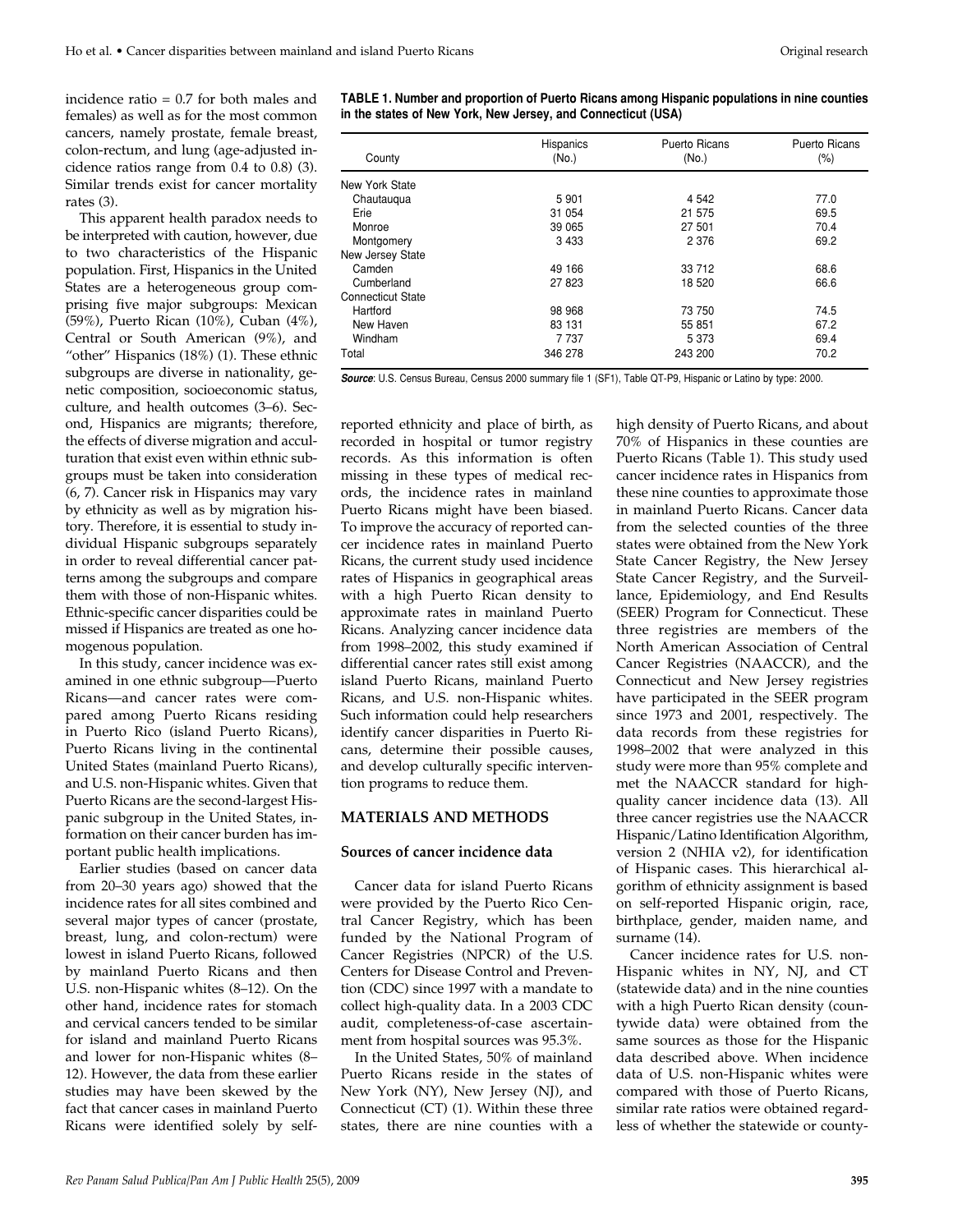**TABLE 2. Annual age-adjusted incidence rates per 100 000 in males for selected cancer sites in island Puerto Ricans, mainland Puerto Ricans, and U.S. non-Hispanic whites, 1998–2002<sup>a</sup>**

|                                | Island<br>Puerto Ricans |                         | Mainland<br>Puerto Ricans <sup>c</sup> |                | U.S. non-Hispanic<br>whites <sup>d</sup> |               | Island vs. mainland<br>Puerto Ricans | Mainland Puerto<br>Ricans vs. U.S. non-<br>Hispanic whites |  |
|--------------------------------|-------------------------|-------------------------|----------------------------------------|----------------|------------------------------------------|---------------|--------------------------------------|------------------------------------------------------------|--|
|                                | Rank                    | Rate (SE <sup>b</sup> ) | Rank                                   | Rate (SE)      | Rank                                     | Rate (SE)     | $(SRRe (95% Clf))$                   | (SRR (95% CI))                                             |  |
| All sites                      |                         | $335.8$ $(2.1)$         |                                        | 510.8 (14.5)   |                                          | 604.9(1.1)    | $0.66$ $(0.61 - 0.70)^9$             | $0.84$ $(0.80 - 0.89)^9$                                   |  |
| Prostate                       |                         | 116.0(1.2)              |                                        | 159.2 (8.6)    |                                          | 173.1 (0.6)   | $0.73$ $(0.64 - 0.82)^{9}$           | $0.92$ $(0.83 - 1.02)$                                     |  |
| Colon & rectum                 |                         | 45.9 (0.8)              | 3                                      | 62.4(5.4)      | 3                                        | 74.1<br>(0.4) | $0.74$ $(0.60 - 0.90)^{9}$           | $0.84$ $(0.72 - 0.99)^9$                                   |  |
| Lung & bronchus                | 3                       | 24.9(0.6)               | 2                                      | 63.9 (5.3)     | 2                                        | 88.8 (0.4)    | $0.39$ $(0.30 - 0.50)^{9}$           | $0.72$ $(0.63 - 0.83)^9$                                   |  |
| Oral cavity & pharynx          |                         | 17.0(0.5)               | 8                                      | $15.6$ $(2.5)$ | 10                                       | 14.3(0.2)     | $1.09$ $(0.81 - 1.48)$               | $1.09$ $(0.78 - 1.51)$                                     |  |
| Stomach                        |                         | 15.8(0.5)               | 6                                      | 20.0(3.3)      | 11                                       | 12.7(0.2)     | $0.79$ $(0.54 - 1.15)$               | 1.58 (1.05-2.37) <sup>g</sup>                              |  |
| Urinary bladder                | 6                       | 13.8(0.4)               | 4                                      | 25.4(3.9)      | 4                                        | 48.8 (0.3)    | $0.54$ $(0.36 - 0.81)^9$             | $0.52$ $(0.42 - 0.64)^{9}$                                 |  |
| Non-Hodgkin lymphoma           |                         | 11.0(0.4)               | 5                                      | 21.7(3.0)      | 5                                        | 25.3(0.2)     | $0.51$ $(0.35 - 0.74)^{9}$           | $0.86$ $(0.67 - 1.10)$                                     |  |
| Esophagus                      | 8                       | 8.8(0.3)                | 10                                     | 11.9(2.6)      | 13                                       | 8.4(0.1)      | $0.74$ $(0.44 - 1.22)$               | 1.43 (0.85-2.39)                                           |  |
| Liver & intrahepatic bile duct | 8                       | 8.8(0.3)                |                                        | 18.7(2.9)      | 15                                       | 7.5(0.1)      | $0.47$ $(0.30 - 0.73)^{9}$           | $2.50$ $(1.57 - 4.00)^{9}$                                 |  |
| Larynx                         | 9                       | 8.1(0.3)                | 13                                     | 6.9(1.6)       | 14                                       | 7.8(0.1)      | $1.18$ $(0.77-1.79)$                 | $0.89$ $(0.58 - 1.35)$                                     |  |
| Leukemia                       | 10                      | 7.4(0.3)                | 11                                     | 11.8(2.4)      | 8                                        | 18.0(0.2)     | $0.63$ $(0.38 - 1.04)$               | $0.66$ $(0.48 - 0.91)^9$                                   |  |
| Kidney & renal pelvis          | 11                      | 6.6(0.3)                | 9                                      | 13.5(2.4)      |                                          | 19.8(0.2)     | $0.49$ $(0.30 - 0.80)^{9}$           | $0.68$ $(0.51 - 0.91)^9$                                   |  |
| Pancreas                       | 12                      | 5.7(0.3)                | 12                                     | 10.4(2.3)      | 9                                        | 14.4(0.2)     | $0.55$ $(0.30 - 0.98)^{9}$           | $0.72$ $(0.50 - 1.05)$                                     |  |
| Melanoma of skin               | 19                      | 2.3(0.2)                | 20                                     | 3.6(1.3)       | 6                                        | 22.1<br>(0.2) | $0.63$ $(0.26 - 1.52)$               | $0.16$ $(0.13 - 0.21)^9$                                   |  |

a Age standardized to U.S. 2000 population. The selected cancer sites were the top 10 cancer sites in at least one of the three study populations.

 $b$  SE = standard error.

<sup>c</sup> Estimated from incidence rates in Hispanics in nine counties with a high Puerto Rican density in the states of New York, New Jersey, and Connecticut (USA).

<sup>d</sup> Rates in non-Hispanic whites in the states of New York, New Jersey, and Connecticut (USA).

<sup>e</sup> SRR = Standardized rate ratio.

 $<sup>f</sup>$  CI = confidence interval.</sup>

 $9$  P value  $< 0.05$ .

wide data for U.S. non-Hispanic whites were analyzed. Statewide (vs. county) incidence rates for non-Hispanic whites were used in this study because they have a smaller variance and hence better precision.

## **Statistical analysis**

The cancer incidence rates reported in this study were annual rates based on tumors with malignant behavior per 100 000 persons for the period 1998–2002, age-adjusted by the direct method to the year 2000 U.S. Bureau of the Census estimates using 19 different age groups  $(\le 1, 1-4, 5-9 \ldots 80-84, 85+ \text{ years})$  (15). For island Puerto Ricans, age-adjusted cancer incidence rates and standard errors were generated using SEER\*Stat software version 6.4.4 (National Cancer Institute, Cancer Statistics Branch, Bethesda, Maryland). For mainland Puerto Ricans, the numbers of cases and population at risk over the 5-year period in Hispanics in the selected counties of each of the three states were obtained. The numbers of cases were then summed across the nine counties and divided by the sum of the population estimates to obtain Hispanic incidence rates in the nine counties with a high Puerto Rican density. These rates were first calculated by gender, cancer site, and age (for the

19 age groups). Age-adjusted rates and standard errors were then computed by gender and cancer site (16). Similar procedures were applied to aggregate data from non-Hispanic whites in the three states to calculate age-adjusted rates.

The age-adjusted incidence rates were compared between two populations (e.g., islanders vs. mainland Puerto Ricans) by calculating a standardized rate ratio (SRR) and its 95% confidence interval (CI) (16, 17). Two populations are significantly different in their standardized rates at the 0.05 level if the 95% CI of the SRR excludes 1. The SRRs for the incidence rates of island Puerto Ricans versus mainland Puerto Ricans as well as the SRRs for mainland Puerto Ricans versus non-Hispanic whites were calculated by gender. SRRs are presented for all sites combined and for the 10 most common cancer sites in each study population. Fourteen different types of cancer were among the top 10 cancers in at least one of the three study populations.

## **RESULTS**

## **Cancer incidence in males**

Table 2 shows the age-adjusted cancer incidence rates in males. For most cancers (9 out of 14 sites), incidence rates were lowest among island Puerto Ricans, followed by mainland Puerto Ricans and then non-Hispanic whites. The disparity between the two Puerto Rican populations was greater than that between mainland Puerto Ricans and non-Hispanic whites, with overall cancer incidence rates for all sites combined 34% lower in island Puerto Ricans compared to mainland Puerto Ricans and 16% lower in mainland Puerto Ricans compared to non-Hispanic whites (and both  $p$  values  $<$  0.05). For two cancer sites liver and intrahepatic bile duct (liver), and stomach—mainland Puerto Ricans had the highest incidence rates among the three populations. Island Puerto Ricans had the highest incidence of cancer of the oral cavity and pharynx (oral cavity). Incidence rates for cancers of the esophagus and larynx were similar across the three populations.

Compared to their mainland counterparts, island Puerto Ricans had lower incidence rates for 12 of the 14 cancers and similar incidence for two cancer sites (oral cavity and larynx). SRRs for eight cancer sites were significantly below 1 (range =  $0.39$  to  $0.74$ ; median = 0.53), including those for the top three cancers, namely prostate  $(SRR = 0.73)$ , colon-rectum ( $SRR = 0.74$ ), and lung and bronchus (lung) ( $SRR = 0.39$ ). The disparity in lung cancer was the most strik-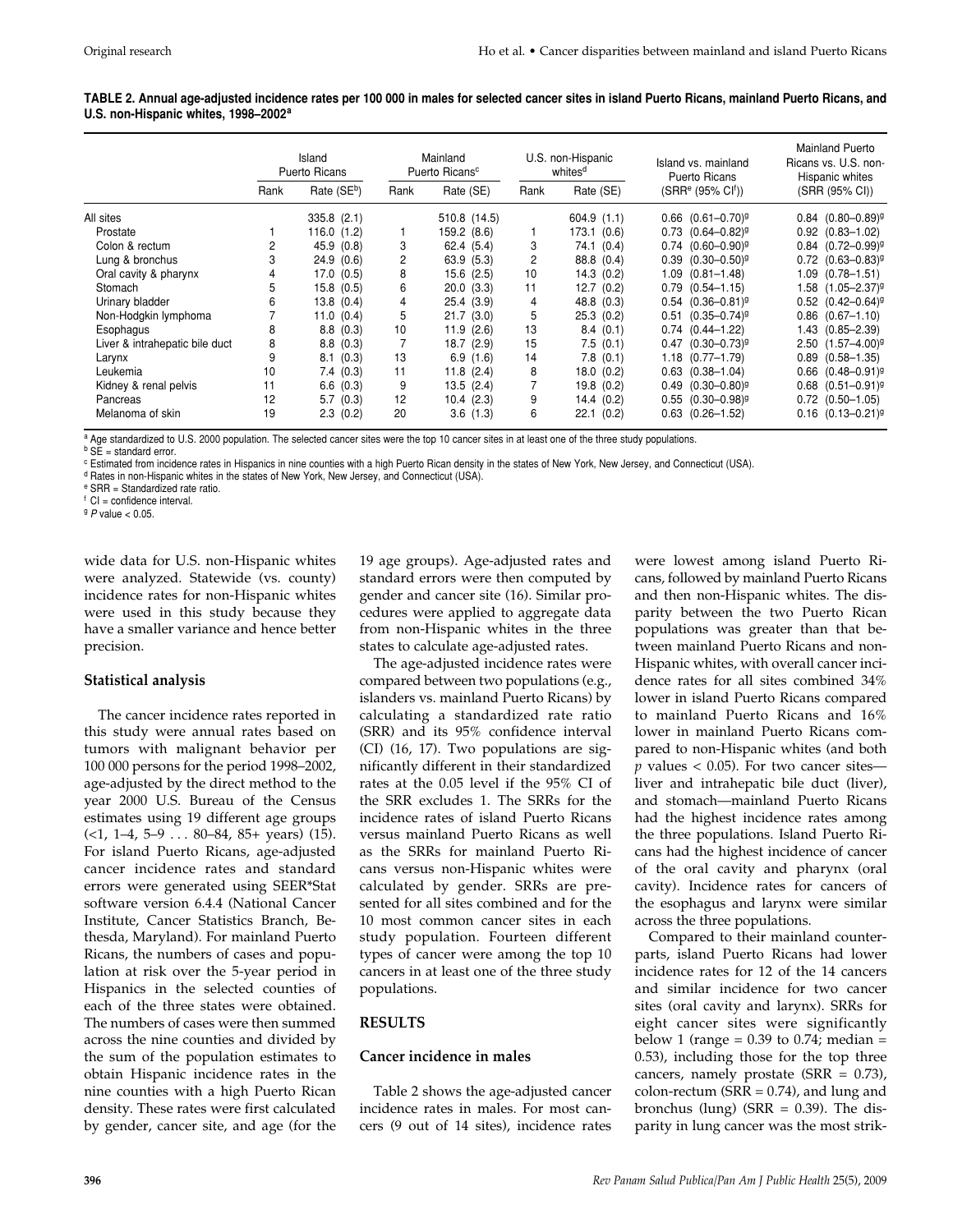| TABLE 3. Annual age-adjusted incidence rates per 100 000 in females for selected cancer sites in island Puerto Ricans, mainland Puerto Ricans, |  |  |  |
|------------------------------------------------------------------------------------------------------------------------------------------------|--|--|--|
| and U.S. non-Hispanic whites, 1998–2002 <sup>a</sup>                                                                                           |  |  |  |

|                       | Island<br>Puerto Ricans |                         | Mainland<br>Puerto Ricans <sup>c</sup> |              | U.S. non-Hispanic<br>whites <sup>d</sup> |             | Island vs. mainland<br>Puerto Ricans | Mainland Puerto<br>Ricans vs. U.S. non-<br>Hispanic whites |  |
|-----------------------|-------------------------|-------------------------|----------------------------------------|--------------|------------------------------------------|-------------|--------------------------------------|------------------------------------------------------------|--|
|                       | Rank                    | Rate (SE <sup>b</sup> ) | Rank                                   | Rate (SE)    | Rank                                     | Rate (SE)   | $(SRRe (95% Clf))$                   | (SRR (95% CI))                                             |  |
| All sites             |                         | 235.2(1.6)              |                                        | 368.1 (10.0) |                                          | 468.6 (0.8) | $0.64$ $(0.60 - 0.68)^9$             | $0.79$ $(0.75-0.82)^{9}$                                   |  |
| Breast                |                         | 77.4 (0.9)              |                                        | 97.4(5.1)    |                                          | 144.8 (0.5) | $0.79$ $(0.71 - 0.89)^9$             | $0.67$ $(0.62 - 0.73)^9$                                   |  |
| Colon & rectum        |                         | 33.2(0.6)               | 2                                      | 51.1(4.3)    | 3                                        | 53.4(0.3)   | $0.65$ $(0.53 - 0.80)^{9}$           | $0.96$ $(0.81 - 1.12)$                                     |  |
| Corpus & uterus, NOSh |                         | 15.2(0.4)               | 4                                      | 19.8(2.3)    | 4                                        | 30.5(0.2)   | $0.77$ $(0.59 - 1.00)$               | $0.65$ $(0.54 - 0.78)^9$                                   |  |
| Cervix uteri          |                         | 10.7(0.3)               | 6                                      | 13.6(1.7)    | 13                                       | 7.8(0.1)    | $0.79$ $(0.59 - 1.05)$               | $1.73$ $(1.25 - 2.41)^9$                                   |  |
| Lung & bronchus       |                         | 9.8(0.3)                | 3                                      | 32.2(3.5)    | 2                                        | 60.8(0.3)   | $0.30$ $(0.21 - 0.44)^{9}$           | $0.53$ $(0.45-0.62)^{9}$                                   |  |
| Non-Hodgkin lymphoma  | 6                       | 8.3(0.3)                | 5                                      | 16.0(2.2)    | 5                                        | 18.3(0.2)   | $0.52$ $(0.36 - 0.76)^{9}$           | $0.87$ $(0.67 - 1.13)$                                     |  |
| Stomach               |                         | 7.8(0.3)                | 12                                     | 7.5(1.6)     | 16                                       | 5.5(0.1)    | $1.04$ $(0.69 - 1.58)$               | 1.36 (0.84-2.20)                                           |  |
| Thyroid               | 8                       | 7.7(0.3)                |                                        | 13.4(1.7)    | 8                                        | 13.9(0.2)   | $0.57$ $(0.42 - 0.79)^9$             | $0.96$ $(0.76 - 1.22)$                                     |  |
| Ovary                 |                         | 7.3(0.3)                | 10                                     | 8.3(1.7)     | 6                                        | 16.7(0.2)   | $0.87$ $(0.57 - 1.35)$               | $0.50$ $(0.38 - 0.66)^{9}$                                 |  |
| Urinary bladder       | 10                      | 4.8(0.2)                | 13                                     | 5.6(1.3)     | 9                                        | 13.1(0.1)   | $0.85$ $(0.52 - 1.41)$               | $0.43$ $(0.32 - 0.57)^9$                                   |  |
| Leukemia              | 11                      | 4.7(0.2)                | 9                                      | 8.8(1.6)     | 11                                       | 10.6(0.1)   | $0.54$ $(0.33 - 0.87)^9$             | $0.83$ $(0.60 - 1.15)$                                     |  |
| Pancreas              | 13                      | 4.1(0.2)                | 11                                     | 8.1(1.7)     | 10                                       | 11.3(0.1)   | $0.51$ $(0.29 - 0.89)^9$             | $0.72$ $(0.51 - 1.02)$                                     |  |
| Kidney & renal pelvis | 16                      | 3.0(0.2)                | 8                                      | 10.3(2.0)    | 12                                       | 9.7(0.1)    | $0.29$ $(0.15-0.56)^{9}$             | $1.05$ $(0.72 - 1.55)$                                     |  |
| Melanoma of skin      | 20                      | 1.7(0.1)                | 17                                     | 3.7(0.9)     |                                          | 14.5(0.2)   | $0.45$ $(0.22 - 0.94)^{9}$           | $0.26$ $(0.20 - 0.33)^{9}$                                 |  |

a Age standardized to U.S. 2000 population. The selected cancer sites were the top 10 cancer sites in at least one of the three study populations.

 $b$  SE = standard error.

<sup>c</sup> Estimated from incidence rates in Hispanics in nine counties with a high Puerto Rican density in the states of New York, New Jersey, and Connecticut (USA).

<sup>d</sup> Rates in non-Hispanic whites in the states of New York, New Jersey, and Connecticut (USA).

<sup>e</sup> SRR = Standardized rate ratio.

 $<sup>f</sup>$  CI = confidence interval.</sup>

 $9$  P value  $< 0.05$ .

 $h$  NOS = not otherwise specified.

ing, with island Puerto Ricans' incidence 61% lower than that for mainland Puerto Ricans.

When mainland Puerto Ricans were compared with non-Hispanic whites, 10 of 14 SRRs were less than 1, and six were statistically significant (range = 0.16 to 0.84; median =  $0.67$ ). The two populations differed the most in incidence of melanoma of the skin, with mainland Puerto Ricans having 84% less risk than non-Hispanic whites. The two mainland populations differed significantly with respect to incidence rates for two of the three cancers with the highest incidence rates (colon-rectum and lung, which had SRRs of 0.84 and 0.72 respectively), but not for the third major site (prostate, which had an SRR of 0.92 but a 95% CI that included 1). Mainland Puerto Ricans had significantly higher incidence rates for liver and stomach cancers  $(SRRs = 2.50$  and 1.58, respectively) compared to non-Hispanic whites.

#### **Cancer incidence in females**

A similar trend was evident among women, among whom cancer rates were lowest in island Puerto Ricans, followed by mainland Puerto Ricans and then non-Hispanic whites (Table 3). The total cancer incidence rates were 36% lower

in island Puerto Ricans than in mainland Puerto Ricans and 21% lower in mainland Puerto Ricans than in non-Hispanic whites (with both  $p$  values < 0.05). However, both Puerto Rican populations had higher incidence rates for cancer of the cervix uteri (cervix) compared to non-Hispanic whites.

When the two Puerto Rican populations were compared, 13 of 14 SRRs were less than 1, and nine were statistically significant (range  $= 0.29$  to 0.79; median  $= 0.52$ ). The top two cancers in both populations were breast and colonrectum cancers, and island Puerto Ricans had significantly lower incidence rates for these cancers compared to mainland Puerto Ricans (SRRs = 0.79 for breast and 0.65 for colon-rectum). Lung cancer was the third most common cancer in mainland Puerto Ricans, but it was ranked 5th in Puerto Rico, and its incidence was 70% lower in island Puerto Ricans. The two Puerto Rican populations also differed considerably in the rate for cancer of the kidney and renal pelvis  $(SRR = 0.29)$ .

When mainland Puerto Ricans were compared with non-Hispanic whites, 11 of 14 SRRs were less than 1, but only six were statistically significant (range = 0.26 to 0.67; median = 0.52), including SRRs for cancers of the breast (SRR = 0.67) and lung ( $SRR = 0.53$ ). For colon-rectum cancer, the two mainland populations had similar incidence rates. Mainland Puerto Ricans had a substantially lower incidence rate of melanoma  $(SRR = 0.26)$ but a higher incidence rate of cervical cancer ( $SRR = 1.73$ ) compared to non-Hispanic whites.

## **DISCUSSION**

Using recent data, differences were found in cancer incidence rates among island Puerto Ricans, mainland Puerto Ricans, and non-Hispanic whites comparable to those observed in previous reports, based upon use of a different method to estimate incidence rates in mainland Puerto Ricans (8–11). The current study showed the following trend: incidence rates for all sites combined and the major cancer sites (prostate, breast, lung, and colon-rectum) increased across the three groups, with the lowest rates in island Puerto Ricans, intermediate rates in mainland Puerto Ricans, and the highest rates in non-Hispanic whites.

A key issue in interpreting these findings is whether the observed cancer patterns could be biased by the quality of the data. Cancer data were obtained from four tumor registries, all of which are members of SEER, the CDC-sponsored NPCR, or the NAACCR, and have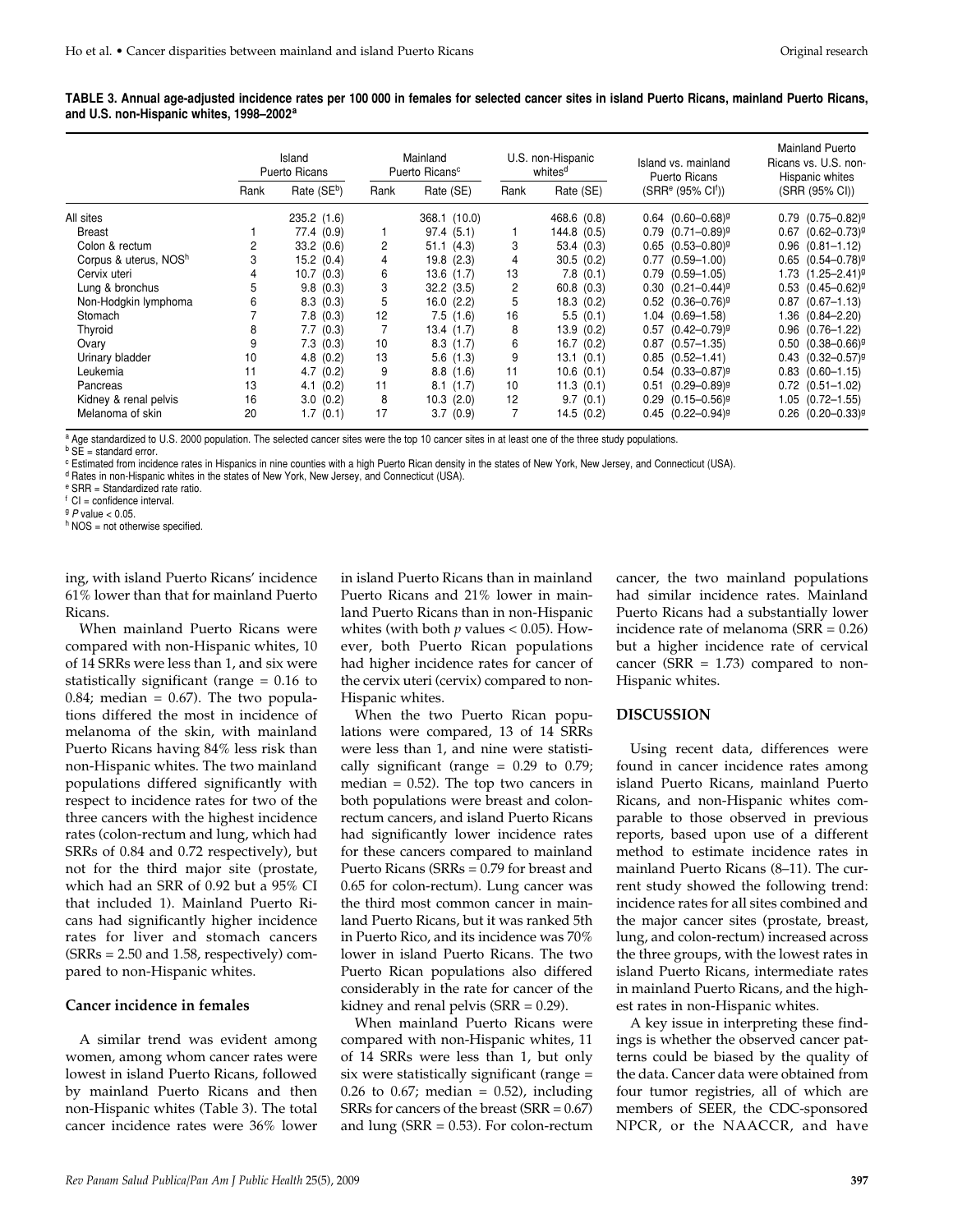completeness-of-case ascertainment of at least 95%. To approximate incidence rates for mainland Puerto Ricans, incidence rates of Hispanics in selected counties in which the majority (about 70%) of Hispanics are Puerto Ricans were used. Given that non-Puerto Rican Hispanics make up less than 30% of Hispanics in the selected counties, the Hispanic cancer rates in these counties should generally reflect the rates of Puerto Ricans. Nevertheless, there are some uncertainties in identifying Hispanic cancer cases using the NHIA (the NAACCR Hispanic/Latino Identification Algorithm). This method, which is based on self-reported Hispanic origin, race, birthplace, gender, maiden name, and surname (14), has a sensitivity of 84% and specificity of 99% in classifying an individual as Hispanic versus non-Hispanic, so it tends to undercount Hispanic cases (14). As the cancer rates reported for mainland Puerto Ricans were likely to be underestimated, the actual differences in cancer rates between mainland Puerto Ricans and the other two study populations could be even greater (for cancer sites where mainland Puerto Ricans had a higher incidence) or smaller (for cancer sites where mainland Puerto Ricans had a lower incidence) than those reported here.

Given the effect of migration, it is not surprising that the cancer incidence rates in Puerto Ricans living in the United States fall between the rates for their native counterparts and those for the general U.S. population (18–22). However, unlike other migrant populations, divergence from a traditionally healthy diet to a high-fat Western diet, and the resulting weight gain subsequent to migration, are not obvious explanations for the higher cancer rates in mainland Puerto Ricans versus island Puerto Ricans (23, 24), because island Puerto Ricans do not appear to have a noticeably healthier lifestyle than their mainland counterparts. For example, the traditional core diet in Puerto Rico, which consists of rice, milk, starchy vegetables, and beans, has relatively low intake of fruits and leafy vegetables (25–28). According to results reported for the year 2000 by the CDC Behavioral Risk Factor Surveillance System (BRFSS), an annual health survey conducted by telephone, only 7% of island Puerto Ricans met the guideline of consuming five or more servings of fruits and vegetables per day; this group

also appeared to be sedentary, with 55% of islanders reporting no physical activity in the past month (29). Therefore, the lifestyle of mainland Puerto Ricans is not necessarily worse than their counterparts in Puerto Rico. Some studies suggest that although mainland Puerto Ricans have, in general, adopted a typical American diet that is high in fat, those who are acculturated also consume a diversity of cereals, fruits, and vegetables that are not commonly available in Puerto Rico; this non-traditional diet is associated with a decreased prevalence of total and central obesity (25, 27, 28). Indeed, data on Puerto Ricans from the 1982–84 Hispanic Health and Nutrition Examination Survey (HHANES) failed to show a positive correlation between body mass index (BMI) and acculturation, although such an association existed in Mexican Americans (7). Using recent survey data, the current authors' previous study also found that Puerto Ricans living in the mainland United States and those in Puerto Rico had similar age- and sex-adjusted prevalence of obesity (21% vs. 22%, respectively) (30). Therefore, the lower cancer rates in island Puerto Ricans versus mainland Puerto Ricans can not be adequately explained by differential diet and prevalence of obesity.

Results from the current authors' previous study, which examined health disparities among the two Puerto Rican populations and U.S. non-Hispanic whites, may provide some insight into why island Puerto Ricans had the lowest cancer incidence for many cancer sites. In the previous study, the authors compared the age- and sex-standardized weighted prevalence of various health parameters among Puerto Ricans living in Puerto Rico and New York City (NYC) as well as U.S. non-Hispanic whites, using data from the 1999 BRFSS and a population-based survey conducted in NYC (30). The results indicated that utilization of preventive health care (e.g., routine checkup and vaccination) was the lowest in island Puerto Ricans compared to NYC Puerto Ricans and non-Hispanic whites. If the frequency of cancer screening is also relatively low in island Puerto Ricans, many latent prostate cancers would be undetected, and this may contribute to the relatively low incidence of prostate cancer in island Puerto Ricans. The previous study also found a low prevalence of smoking in island Puerto Ricans (14% vs. 28%

in NYC Puerto Ricans and 23% in non-Hispanic whites), and this may explain the substantially lower incidence rate of lung cancer and the decreased incidence rates of other smoking-related cancers (e.g., bladder, pancreas, and kidney) in Puerto Rico. Another study showed that the prevalence of oral contraceptive pill use was 19% among mainlandborn Puerto Rican women, 13% in U.S. women, and 8% in island Puerto Ricans, whereas the prevalence of female sterilization was 19% in both mainland-born Puerto Ricans and U.S. women, but 41% in island Puerto Ricans (31). The reduced breast cancer incidence rate in Puerto Rico could be partly due to the traditional preference of island Puerto Rican women for sterilization over oral contraceptive pills for birth control as well as their tendency to have their first live birth at a relatively early age (32, 33).

The authors' earlier study also raised some unanswered questions about cancer patterns in mainland Puerto Ricans. For example, as reported in the earlier study, although mainland Puerto Ricans as compared to non-Hispanic whites had a significantly higher proportion of obesity (21% vs. 16%), a similar prevalence of smoking and other health indicators (e.g., high cholesterol and hypertension), and similar access to the health care system, they have modestly reduced cancer rates for all sites and some smokingor obesity-related cancers (e.g., lung, bladder, breast, and colon-rectum). One possible explanation for this counterintuitive result is that cancer rates in mainland Puerto Ricans could be underestimated, as mentioned above. In addition, the largest wave of Puerto Ricans moved to the mainland United States in the 1950s and 1960s (34, 35), so mainland Puerto Ricans within the ages at risk for adult cancers are mostly first-generation Puerto Ricans. The adverse effects of acculturation on cancer risk could be more apparent in the near future as the subsequent generations of mainland-born Puerto Ricans age.

The current study found that the two Puerto Rican populations had significantly higher incidence rates of cancers associated with infectious agents—stomach cancer (*Helicobacter pylori*) and liver cancer (hepatitis B (HBV) and hepatitis C (HCV)) in men, and cervical cancer (human papillomavirus (HPV)) in women—compared to non-Hispanic whites. For these cancers, mainland Puerto Ricans had the highest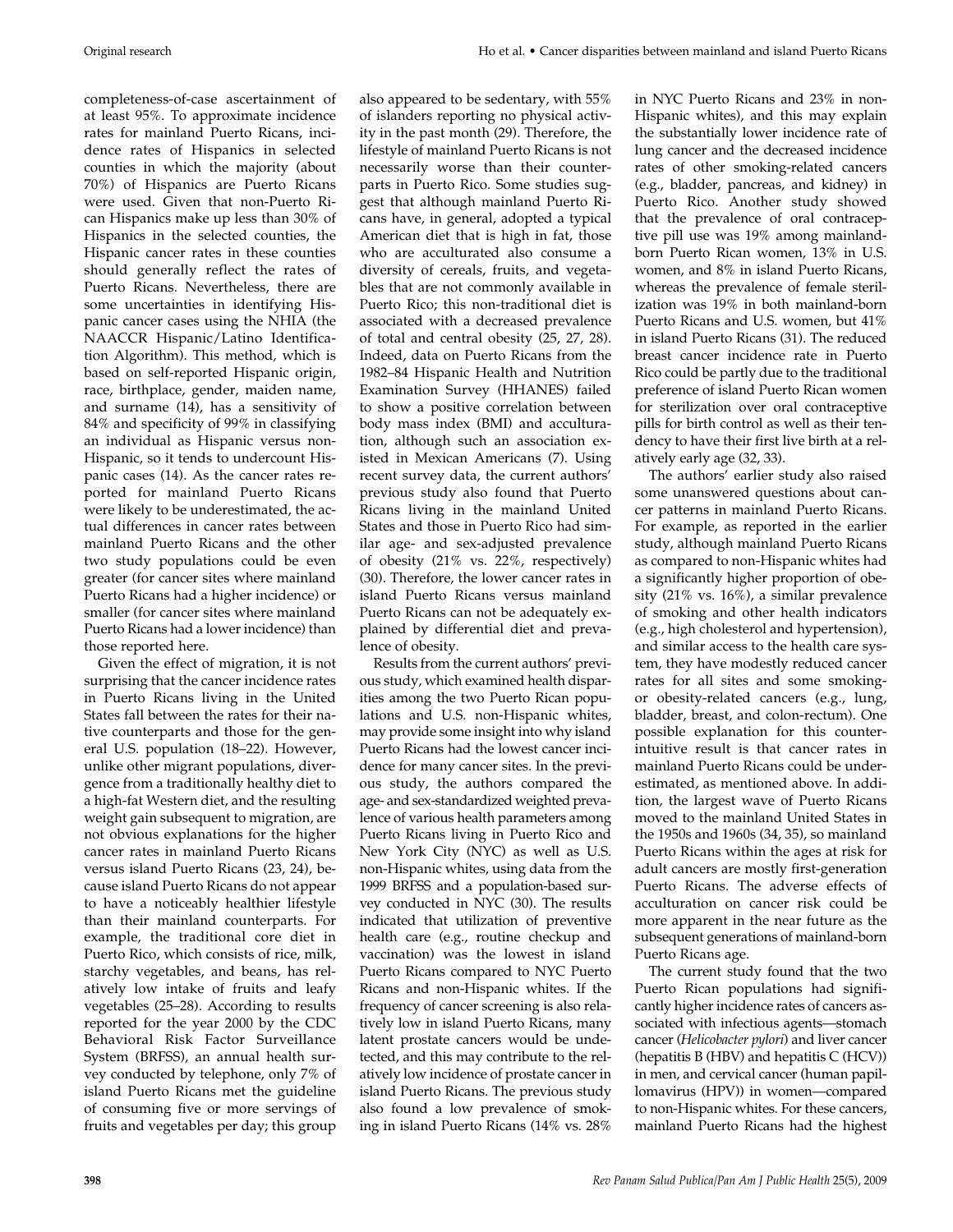rates among the three populations. This is unusual, because immigrants to the United States tend to have reduced risk for infection-related cancers that are common in their native countries (e.g., liver cancer in Chinese and stomach cancer in Japanese) (22, 36). High prevalence of risk behaviors associated with sexual and parenteral transmission of the infectious etiological agents (HPV, HBV, and HCV) (31, 37–39) and low HBV immunization coverage (40) would contribute to their relatively high rates of these cancers. Other speculated attributable factors include low frequency of Pap smear screening and inadequate follow-up of women with an abnormal Pap smear.

As described above, because cancer incidence data for U.S. Hispanics are derived from heterogeneous groups, it is difficult to estimate cancer rates in individual ethnic subgroups. The current study used cancer rates of Hispanics from areas with a high density of Puerto Ricans to estimate the incidence rates of this ethnic subgroup. This method can be applied to various Hispanic ethnicities for comparison of their respective cancer patterns. For example, the current study examined the 1998–2002 Hispanic cancer incidence of Los Angeles County, where 72% of Hispanics are Mexican Americans, based on SEER data, and found the incidence rates in Mexican Americans to be lower than those of mainland Puerto Ricans for many cancer sites. Total annual incidence rates for all sites in Mexican Americans were 419.5 per 100 000 in males and 307.3 per 100 000 in females (vs. 535.0 and 394.9 in mainland Puerto Ricans, respectively). This example highlights how examining cancer patterns in individual ethnic subgroups can help reveal cancer disparities that may be masked if Hispanics are analyzed as a homogenous population. Moreover, within an ethnic subgroup, cancer risk can vary considerably by migrant generations, as suggested by data from the current study on Puerto Ricans and other studies of Mexican Americans (23). To minimize cancer disparities among Hispanics, researchers must pinpoint which ethnic populations should be studied, identify the contributing factors, and target public health resources through culturally specific intervention strategies.

Previous studies examining cancer incidence in mainland Puerto Ricans used self-reported ethnicity or place of birth in hospital or tumor registry records to identify Puerto Ricans. As information on ethnicity is often missing in medical records, these incidence rates could have been greatly underestimated. The method used in the current study could help improve accuracy in estimating cancer incidence rates in mainland Puerto Ricans because it does not rely solely on ethnicity information from medical records. Although this method is limited by the fact that it generalizes cancer incidence rates from a few geographical areas to the mainland Puerto Rican population, it should be noted that cancer patterns observed in the current study were consistent with those from previous reports that used a different method to estimate incidence rates in mainland Puerto Ricans (8–12).

#### **Recommendations**

Based on the scarce survey data available for Puerto Ricans, the current study suggests some potential attributable factors for the cancer patterns. However, more high-quality comparable data on the prevalence of exposure to environmental risk factors in island and mainland Puerto Ricans is needed to help explain the disparity between cancer rates in Puerto Ricans versus non-Hispanic whites. Identifying the protective factors contributing to the reduced cancer rates in island Puerto Ricans would be informative for cancer research, while understanding the reasons for increased cancer risk in mainland Puerto Ricans would facilitate the development of ethnicspecific intervention programs.

**Acknowledgments.** The authors thank Francis P. Boscoe at the New York State Cancer Registry and Raj P. Gona at the New Jersey State Cancer Registry for providing the cancer incidence data.

- 1. U.S. Census Bureau. Census 2000 summary file 1 (SF1). Table QT-P9. Hispanic or Latino by type: 2000 [table on the Internet]. Washington: U.S. Government Printing Office; 2001 [cited 2008 Nov 26]. Available from: http:// factfinder.census.gov/servlet/DatasetMain PageServlet?\_ds\_name=DEC\_2000\_SF1\_U&\_ program=DEC&\_lang=en.
- 2. U.S. Census Bureau. U.S. interim projections by age, sex, race, and Hispanic origin: 2000– 2050. Table 1a. Projected population of the United States, by race and Hispanic origin: 2000 to 2050 [table on the Internet]. Washington: U.S. Government Printing Office; 2001 [cited 2008 Nov 26]. Available from: http:// www.census.gov/ipc/www/usinterimproj/.
- 3. American Cancer Society. Cancer facts and figures for Hispanics/Latinos 2006–2008. Atlanta: American Cancer Society; 2006.
- 4. Hanis CL, Hewett-Emmett D, Bertin TK, Schull WJ. Origins of U.S. Hispanics. Implications for diabetes. Diabetes Care. 1991;14(7):618–27.
- 5. Bertoni B, Budowle B, Sans M, Barton SA, Chakraborty R. Admixture in Hispanics: distribution of ancestral population contribu-

tions in the continental United States. Hum Biol. 2003;75(1):1–11.

**REFERENCES**

- 6. Hajat A, Lucas JB, Kington R. Health outcomes among Hispanic subgroups: data from the National Health Interview Survey, 1992–95. Hyattsville (MD): National Center for Health Statistics, Centers for Disease Control and Prevention, U.S. Department of Health and Human Services; 2000.
- 7. Khan LK, Sobal J, Martorell R. Acculturation, socioeconomic status, and obesity in Mexican Americans, Cuban Americans, and Puerto Ricans. Int J Obes Relat Metab Disord. 1997; 21(2):91–6.
- 8. Trapido EJ, Burciaga Valdez R, Obeso JL, Strickman-Stein N, Rotger A, Pérez-Stable EJ. Epidemiology of cancer among Hispanics in the United States. J Natl Cancer Inst Monogr. 1995;(18):17–28.
- 9. Polednak AP. Cancer incidence in the Puerto Rican-born population of Connecticut. Cancer. 1992;70(5):1172–6.
- 10. Polednak AP. Cancer incidence in the Puerto Rican-born population of Long Island, New York. Am J Public Health. 1991;81(11):1405–7.
- 11. Warshauer ME, Silverman DT, Schottenfeld D, Pollack ES. Stomach and colorectal cancers in Puerto-Rican-born residents of New York City. J Natl Cancer Inst. 1986;76(4):591–5.
- 12. Martínez I, Torres R, Frías Z. Cancer incidence in the United States and Puerto Rico. Cancer Res. 1975;35(11 Pt 2):3265–71.
- 13. North American Association of Central Cancer Registries [homepage on the Internet]. Washington: NAACCR; c2001—[cited 2008 Nov 26]. Available from: http://www.naaccr. org/index.asp?Col\_SectionKey=11&Col\_ ContentID=54.
- 14. North American Association of Central Cancer Registries Latino Research Work Group. NAACCR guideline for enhancing Hispanic-Latino identification: revised NAACCR Hispanic/Latino identification algorithm [NHIA v2]. Springfield (IL): NAACCR; 2005.
- 15. U.S. Census Bureau. Census 2000 summary file 1 (SF1). Table QT-P1. Age groups and sex: 2000 [table on the Internet]. Washington: U.S. Government Printing Office; 2001 [cited 2008 Nov 26]. Available from: http://factfinder. census.gov/servlet/DatasetMainPageServlet?